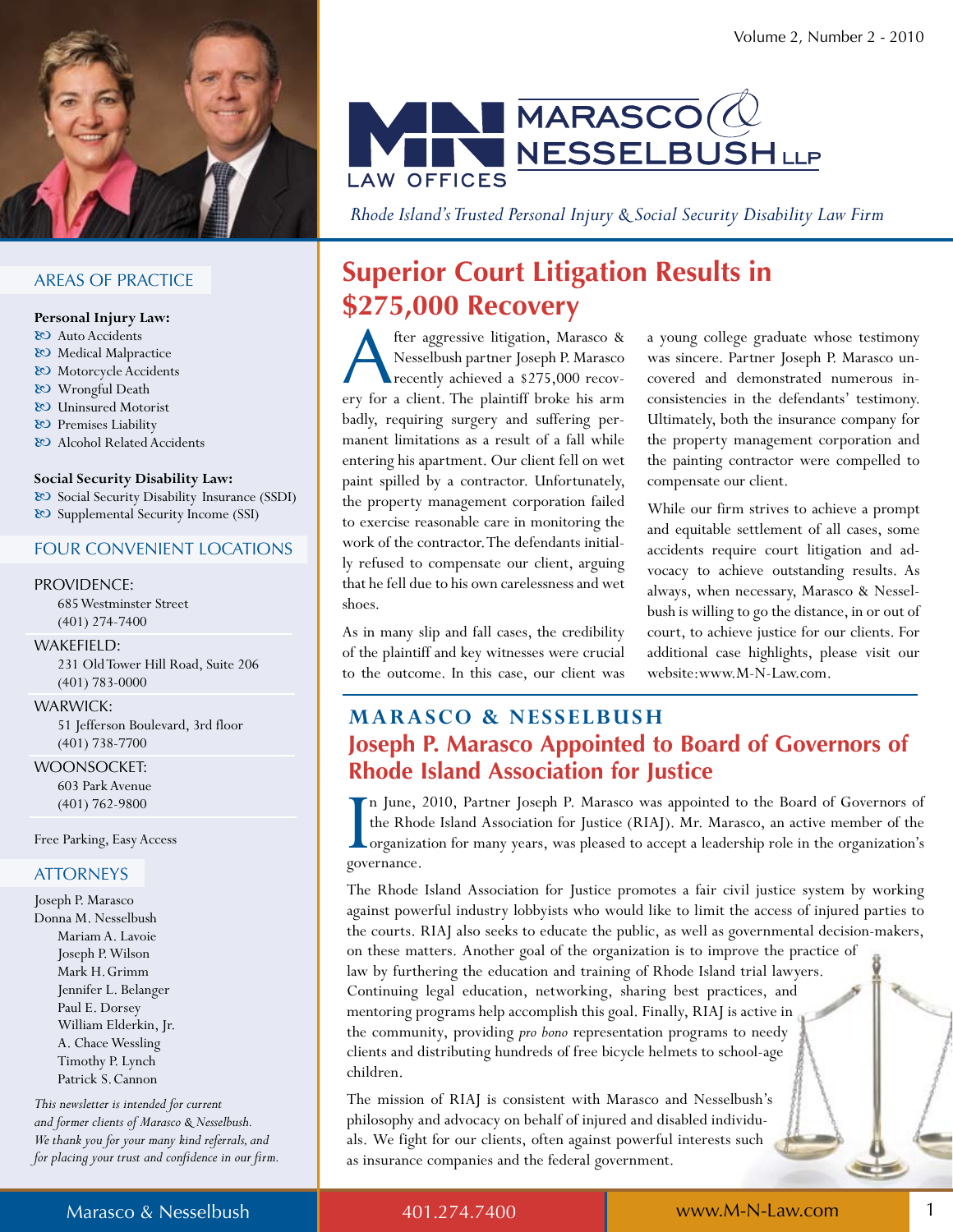### **Marasco & Nesselbush Attorney Tanya J. Garrian Appointed to Federal Judgeship**

M<sup>ation</sup> arasco & Nesselbush is proud to announce that Tanya J. Garrian, Managing Associate of our Social Security Disability Division, has been appointed a federal Administrative Law Judge. "This is among the most prestigious appointments that a disability law attorney can attain," noted Partner Donna M. Nesselbush. "In effect, it means that Attorney Garrian has moved from litigating cases on behalf of our clients to deciding the ultimate question of whether a claimant is disabled and deserves federal disability benefits. It's a true testament to Attorney Garrian's intellect, skills and judgment that she was selected for this position. We are certain that the Social Security Administration selected the right person for this job."

"Nine years ago, I could not have imagined that I would become an Administrative Law Judge," said Attorney Garrian. "However, my experience litigating hundreds of cases before other ALJs has taught me that people living with disabilities should be given fair, unbiased hearings at which all the available evidence presented is considered carefully before

a decision is reached. I believe that a disability determination should be made on the particular facts of each case. I have seen the painful effects of Social Security's delays upon clients, and I hope to expedite the process for as many claimants as possible."

Upon accepting her appointment, Attorney Garrian expressed her appreciation for the partners, attorneys, staff and clients of Marasco & Nesselbush. "I will always be grateful for the support and mentoring of Joe Marasco and Donna Nesselbush. I will never forget the importance of each case to each client I have had the privilege of representing. I am certain that the experience I have gained at Marasco & Nesselbush will make me a better Administrative Law Judge. I will miss Rhode Island, but I am truly looking forward to bringing my passion for justice for the disabled to a new level."

We will greatly miss Attorney Garrian, but we are confident that she will soon be one of the best Administrative Law Judges in the nation.

Attitude is a little thing that makes a big difference. *~ Winston Churchill*

### Welcome House Hires Volunteer coordinator… thanks to Marasco & Nesselbush

W elcome House of South County, one of the primary resources for the homeless and families in crisis in southern Rhode Island, recently faced a dilemma. They had a unique opportunity to hire a volunteer coordinator if they could come up with the funds needed to pay for the position, but they had no available resources. Marasco & Nesselbush stepped forward to offer the firm's support.

"We are so excited and honored to have the support of Marasco & Nesselbush," said



*Linda Barden, Welcome House's Executive Director, and new Volunteer Coordinator Brittany Campbell accept a check from Partner Joseph P. Marasco.*

Welcome House Executive Director Linda Barden. "Their generous donation will provide a much-needed Volunteer Coordinator so that Welcome House can increase volunteerism, as well as schedule, interview, train and retain its volunteers. We can accomplish so much with just a bit of coordination, and we are really grateful for the firm's investment in our work." Welcome House provides emergency shelter, transitional and permanent housing, and a soup kitchen that last year served  $16,500$ meals. The organization notes that its volunteers are critical given that massive funding cuts have affected their operations.

A small investment by our firm will yield huge returns for Washington County residents. Our firm has an office in and strong ties to South County. We felt that this was one way we could assist those who are struggling every day. Welcome House is good for our clients, good for our community, and is an important resource for so many families in crisis. We are truly happy to provide this support.

### Rhode Island Judiciary Reduces Civil Court caseload

a languishing the past 11 months, the Rhode<br>
Island Superior Court has closed<br>
hundreds of civil cases that had been<br>
languishing for years on the court's docket. uring the past 11 months, the Rhode Island Superior Court has closed hundreds of civil cases that had been Under Presiding Justice Alice B. Gibney's guidance, the court's docket has been reduced through the use of arbitration, settlement, dismissal and trial. Eight judges and numerous clerks all worked to resolve the old cases at a pace of nearly 20 per day, according to *The Providence Journal*.

Marasco & Nesselbush salutes Presiding Justice Gibney and retired Superior Court Justice Dominic F. Cresto for their excellent efforts to facilitate the process of justice. Too often, insurers or other parties representing defendants slow the process of litigation, needlessly delaying the outcomes for plaintiffs like our clients. People should not be made to wait for the fair and reasonable resolution of their cases. Justice Gibney's actions have expedited many of these matters, and she has sent a message that Superior Court must be more responsive to the needs of litigants.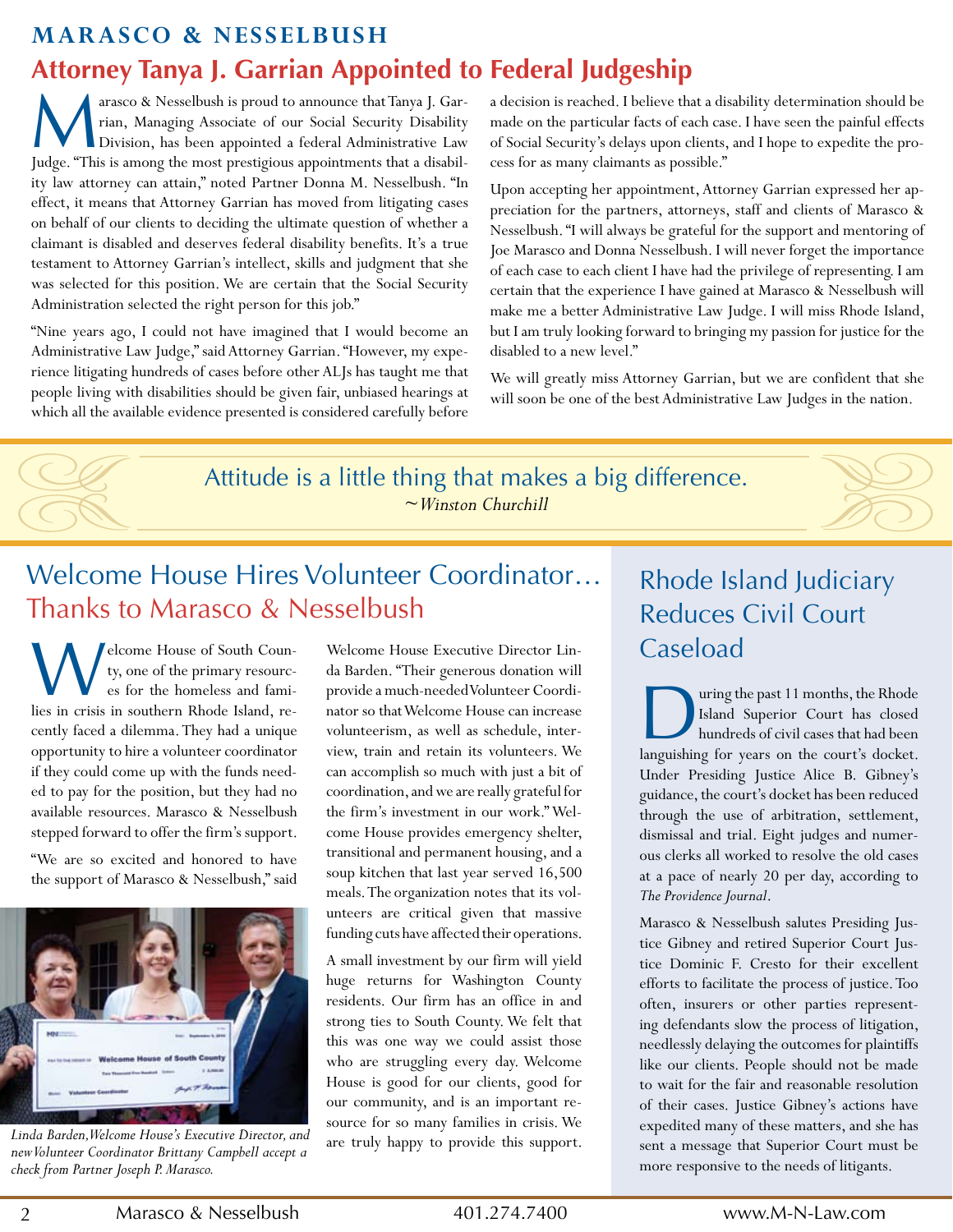## **SEASONAL SAFETY TIPS FOR**



**NEW ENGLAND** is renowned for its autumn foliage. Every year, people flock to our region to enjoy fall harvest festivals, admire the turning trees, and participate in autumn sporting events. While most of us enjoy these activities, believe it or not, there are some things to think about as we focus on safety.

**LEAVES** can become driving hazards. Wet leaves are nearly as bad as ice when it comes to steering, braking or swerving. Beware of fishtailing, difficulty stopping and losing control of a vehicle. Dry leaves in piles can conceal dangerous road hazards—curbs, solid objects, or potholes—and these hazards may cause an accident or damage to your vehicle. Leaves can also be slip and fall hazards for pedestrians.

**CAR MAINTENANCE-or** failure to maintain your vehicle-can result in danger. Maintenance is especially important in autumn and winter. The Car Care Council (www.carcare.org) recommends that motorists should make sure that tires have good treads, replace wiper blades, and check anti-freeze. Bald tires and poor visibility are believed to contribute to a significant number of accidents.

**CARBON MONOXIDE** poisoning slowly deprives your body of oxygen, and you may not even know it's happening. Non-electric furnaces, engines, motors, space heaters, and even fireplaces can emit carbon monoxide, an odorless gas that can kill without warning. For your family's safety, be sure to install carbon monoxide detectors throughout your home, especially in areas where your family sleeps and where there are major at-risk appliances (such as gas or oil furnaces and fireplaces). Carbon monoxide detectors are inexpensive and available at all major hardware stores. For more information about carbon monoxide poisoning, please visit http://www.cdc.gov/co/ faqs.htm. 

Replace your **SMOKE DETECTOR** batteries twice yearly, whenever you turn your clocks back or forward. This is easy to do and it could save lives.

### Clip this and keep in the glove box of your vehicle

## What to Do If You Are In An Auto Accident

Call 911 right away. Do NOT move your vehicle until a police officer says it's OK, unless it's necessary for safety reasons.



 $\mathscr{A}$ 

 $\circledcirc$ 

 $\cdot \odot$ 

If you or your passengers are hurt, get medical help right away. If paramedics, EMTs, or police officers advise you or your passengers to take an ambulance to an emergency room, do it.

Get the names, addresses, and phone numbers of everyone who saw the accident happen (including other drivers and people walking on the street).

Get the names, addresses, drivers' license numbers and insurance information from all the other drivers involved in the accident.

If the person who hit you flees the scene before the police arrive, try to get the license plate number. Write down the plate number, state, color and model of car, if possible.

If possible, take pictures of the accident scene and damage to all vehicles with a camera or cell phone.

Never talk with an insurance company (even your own) before you talk with your attorney.

Please visit our website

www.**M-n-Law**.com

or call us at

**(401) 274-7400** 

for more information or a free legal consultation about a car, truck or cycle accident.

### find us on facebook! Marasco And Nesselbush

Marasco & Nesselbush 401.274.7400 www.M-N-law.com 3